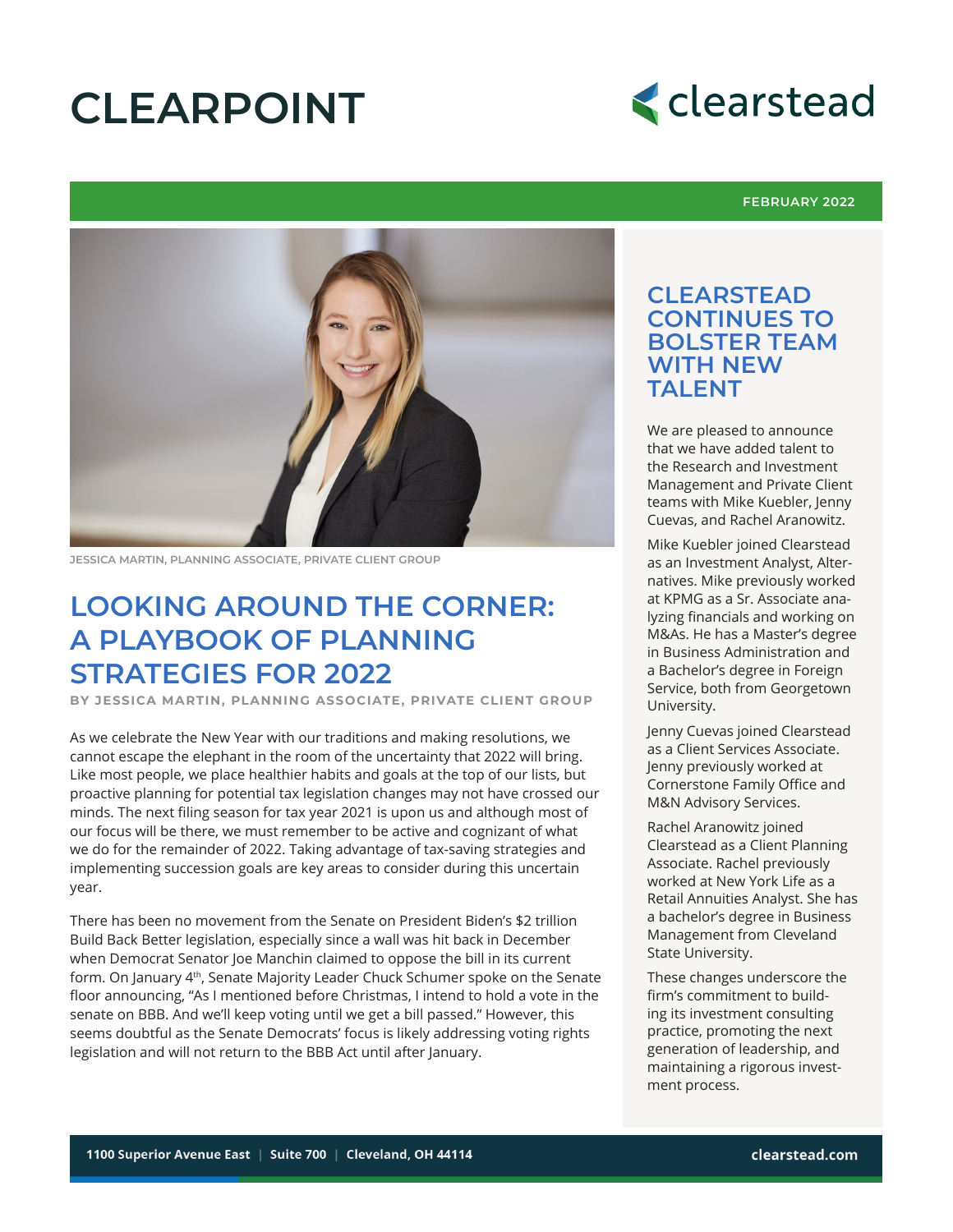**BY JESSICA MARTIN, PLANNING ASSOCIATE, PRIVATE CLIENT GROUP**

The delay from the Senate is not enough to argue the BBB Act is dead, but as time progresses, other congressional tasks may not help in this matter such as passing the government funding bill by mid-February to avoid a government shutdown. Like the House, the Senate will work to pass a revised version, but for now we should plan with what we know.

### NOVEMBER 2021 CLEARPOINT UPDATE

In the current House-approved form of the BBB Act, numerous concerning tax legislation proposals were removed (see the table below for a summary). We can also assume that some things will not be resurrected based on the bill, such as a  $4<sup>th</sup>$ stimulus payment.

| <b>PROPOSAL</b>                           | <b>REMOVED TAX PROVISION DETAILS</b>                                                                                  |
|-------------------------------------------|-----------------------------------------------------------------------------------------------------------------------|
| Individual Income Tax Rates               | Top rate to increase from 37% to 39.6% for taxpayers with income of \$400,000<br>and up.                              |
| <b>Capitals Gains Rates</b>               | Top rate on capital gains and dividends to increase from 20% to 25% for<br>taxpayers with income of \$400,000 and up. |
| <b>Estate Tax</b>                         | Ending step-up in basis and reducing the amount of inherited assets subject to<br>tax.                                |
| <b>Unrealized Gains Billionaires' Tax</b> | Annual tax on unrealized gains for taxpayers with assets of \$1 billion and up.                                       |

As a bit of background, there have been more substantial tax legislation changes over the past decade than ever before. Prior to the passing of the 2017 Tax Cuts and Jobs Act ("TCJA"), 1986 was the last time major changes were made to tax legislation. We continue to grow and evolve, and it makes sense that our tax code aligns with current times, yet professionals are still waiting for guidance to clarify Congress's goals with their legislation. Over the course of the BBB Act's various versions, there noticeably has been a shift from focusing on estate taxes to income tax planning considerations.

Back in the November 2021 ClearPoint, Greg Lonczak brought attention to this "gift" for gifting from Congress. Greg highlighted the uncertainty that existed on potential changes to estate taxes, but this has since been removed. More specifically, language relating to estate tax proposals of decreases in the exemption amounts, valuation discount changes, and inclusion of grantor trusts has been taken off the table. Grantor trusts are among one of the many estate tax planning pools that we consider when helping align families with their succession goals, and for now will continue those considerations.

To echo Greg on what to expect in January 2026, the TCJA is set to sunset on various tax items, notably the estate tax exemption will reduce to half of what we know it to be today or will be somewhere around \$6 million per taxpayer (\$12 million per married couple).

2026 may feel years away, but we only have four years to plan to take advantage of the bonus estate tax exemption. Now is the time to have conversations on implementing gifting and wealth transfer succession plans to avoid hasty decisions due to procrastination or changes in applicable tax laws.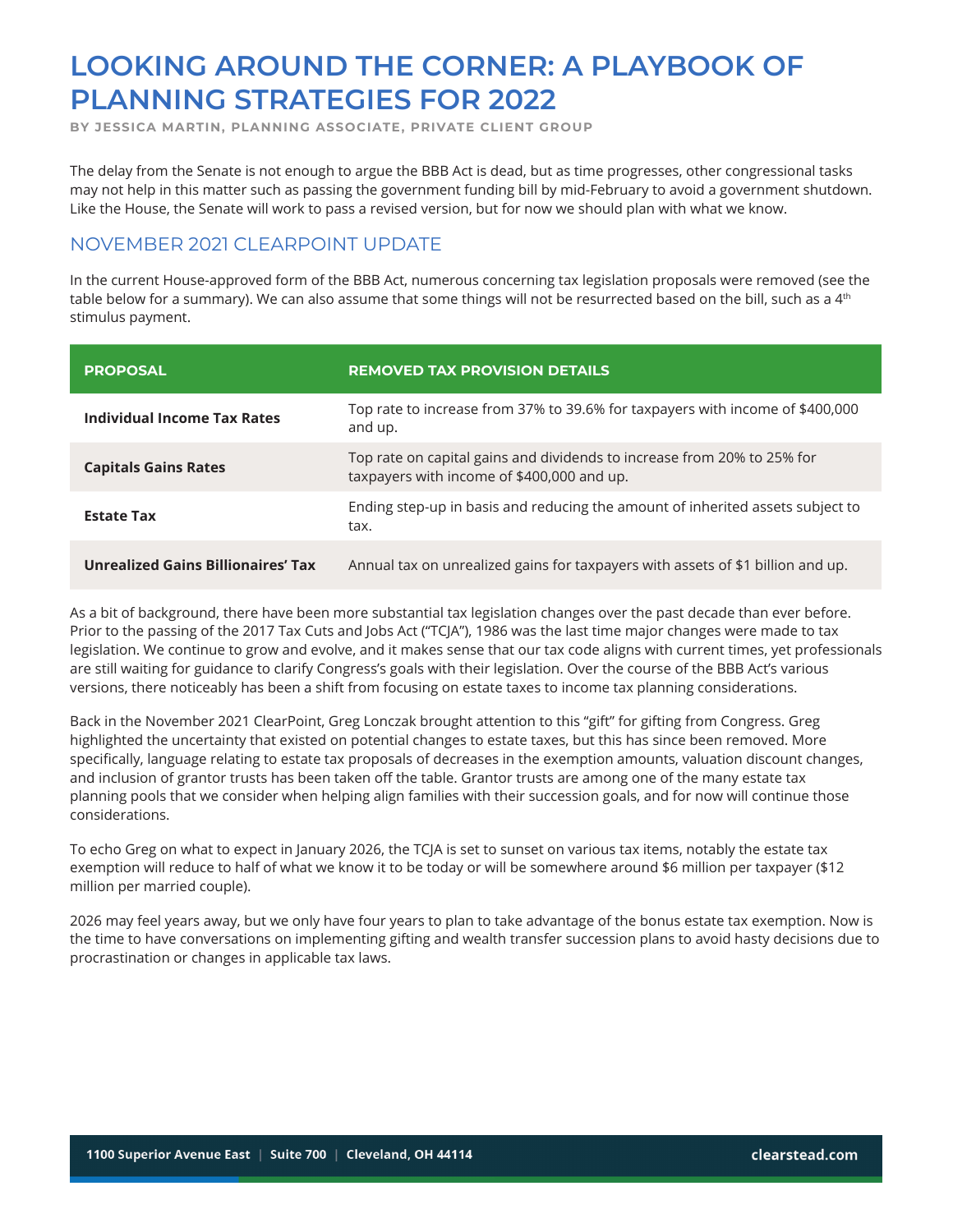**BY JESSICA MARTIN, PLANNING ASSOCIATE, PRIVATE CLIENT GROUP**



#### ACTIONABLE STRATEGIES TO CONSIDER NOW

You may be wondering "What should I be doing now?" The ambiguity of whether the BBB Act will pass is enough to turn most away from planning strategies we have come to know very well. Whereas we feel the opposite, take advantage now while you still can. The next section highlights the potential tax provisions we feel could be the most impactful to tax planning.

**SALT Deduction** – Ever since the passing of TCJA, many itemizing taxpayers have been limited to only taking \$10,000 as a deduction for their taxes paid. This constraint is currently set to expire in 2025. In the latest version of the BBB Act, this limitation would be increased to \$80,000 (\$40,000 for married taxpayers filing separately and for trusts and estates) for tax years 2021 through 2031, but then eradicated altogether.

This deduction by its nature has been a strong planning tool for high-earning individuals, as they tend to pay larger amounts of taxes to their state and localities from earned income and real estate. Stacking tax payments to reach the maximum deduction can be as simple as making quarterly tax estimates to your state and locality rather than waiting to pay in April of the following year. Or, if you receive a real estate bill in December that allows you to pay into January, pay it in December. If you can accelerate these payments, now may be the time to map these out.

*Retirement Plans* – Your retirement account balances may eventually trigger a minimum required distribution (RMD) and contributing to a Roth IRA may become more challenging if the BBB Act is enacted. Until that day comes (or does not), you should continue with any planned conversion or rollovers, as they can be reversed.

Starting in 2022, we may see the first wave of changes. One change includes no longer being allowed to roll over your maximum after-tax contributions from your traditional 401(k) to a Roth IRA. This strategy is popularly known as a Mega Roth Conversion. To illustrate, let us analyze a scenario with a taxpayer who is under 50, has maxed out their traditional 401(k) annual contribution, and their employer does not offer a matching contribution. This taxpayer could contribute after-tax dollars of \$38,500 (\$58,000 401(k) total limit - \$19,500 individual contribution - \$0 employer match) into their 401(k) and then roll over that amount into a Roth IRA. This planning strategy allows a taxpayer to put more than the \$6,000 individual contribution limit into a Roth IRA every year. The other repealed strategy will be conversions or rollovers of aftertax assets from traditional IRAs to Roth IRAs. The BBB Act would limit any such rollovers to only pre-tax contributions and upon transfer they would be deemed taxable income. These changes do not have income thresholds and will apply to all taxpayers.

2029 could be the second wave of changes, including limiting taxpayers with income (above \$400,000) from being allowed to make any more contributions to IRAs. The Act could also require taxpayers with aggregate retirement accounts (including Roth IRAs) exceeding \$10 million to take an RMD, regardless of their age. As the bill currently reads, 50% of the amount more than the \$10 million at the end of the prior year would be the taxpayer's RMD. If all a taxpayers' retirement accounts exceed \$20 million, the RMD will equate to the lesser of (1) the amount to get the total balances down to \$20 million or (2) the taxpayer's Roth IRAs and Roth 401(k) accounts aggregate balance. In anticipation of this change, if your total retirement accounts surpass these amounts, there are gifting strategies to consider. Opening and funding a donor advised fund with appreciated securities from your traditional IRAs not only reduces your balance but will also be treated as an itemized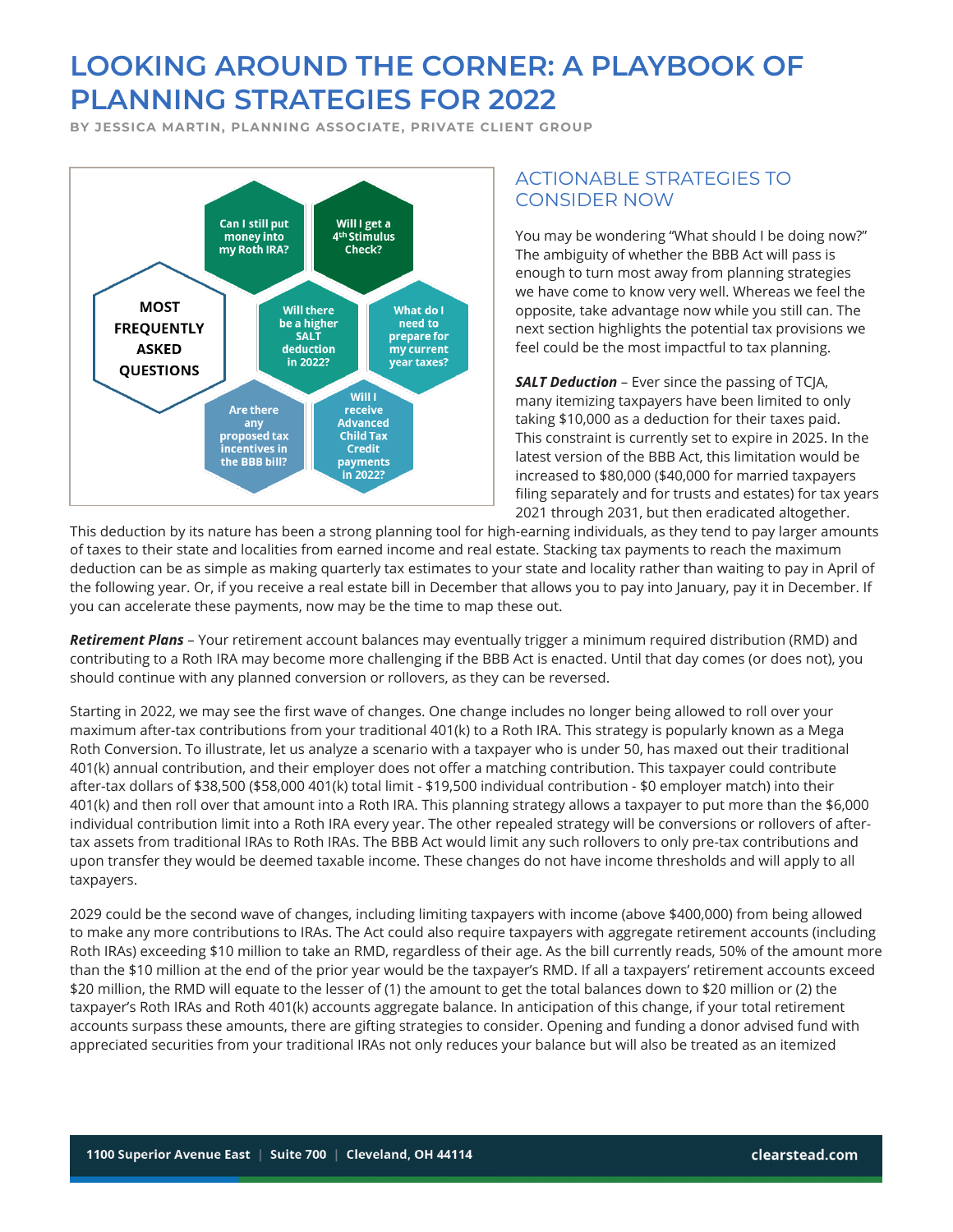**BY JESSICA MARTIN, PLANNING ASSOCIATE, PRIVATE CLIENT GROUP**

deduction while not being taxed on the gains. Another option is writing checks directly from your traditional IRAs to charities to take advantage of the Qualified Charitable Deduction (QCD). You are allowed to do up to \$100,000 per year per taxpayer (\$200,000 per year for a married couple).

The final wave could begin in 2032, when Roth IRA and Roth 401(k) conversions will be eliminated entirely for taxpayers exceeding the modified adjusted gross income (MAGI) thresholds , greater than \$400,000 if single (\$450,000 if married and \$425,000 if head of house). If you will be affected by this change, you may want consider moving your non-Roth retirement assets over the next decade to a Roth IRA, if possible, and plan accordingly to delay income to fall below the threshold if you need more time.

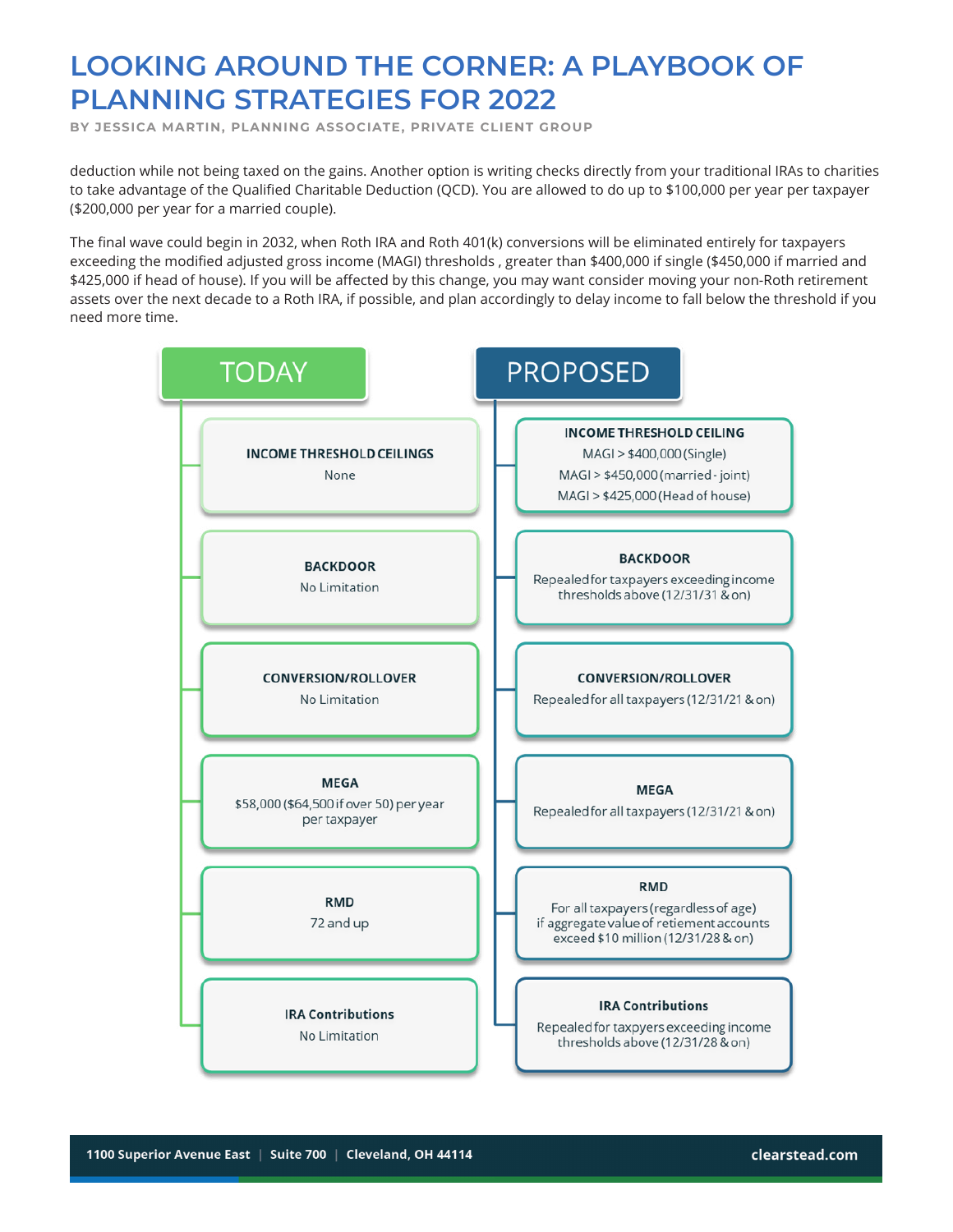**BY JESSICA MARTIN, PLANNING ASSOCIATE, PRIVATE CLIENT GROUP**

*Child Tax Credit* – During the pandemic, the American Rescue Plan (ARPA) was passed in March of 2021 enhancing the Child Tax Credit (CTC). If you have children under 18, you may remember receiving checks from the IRS during the second half of 2021. 50% of the CTC was paid out, leaving the other half available for your tax return. The BBB Act would extend these advanced payments to be the entire credit amount through 2022 and beyond. The issue with this potential advancement system is the IRS will base sending out these payments on your previously filed returns' adjusted gross income (AGI). If you anticipate your 2022 AGI to exceed \$150,000 if filing joint (\$75,000 for single or \$112,500 for head of house) you should opt out of receiving these advanced payments as you will be ineligible for the CTC. The IRS will likely allow taxpayers to opt out of these payments on IRS.gov as in 2021. What will happen if you do not opt out and your AGI is over the threshold? You will have to pay this money back on your return, which can potentially lead to owing interest and penalties. Do not fret for 2021 if you cashed these checks as the payments were only half of the credit and the impact on your return should be minimal. Please do keep any letters you receive that list the amounts cashed by you in 2021 and provide to your tax preparer to avoid any reporting errors.

| <b>Excess Business Losses</b>             | The limitation on excess losses of noncorporate taxpayers could be made<br>permanent by the bill.                                                                                                                                                                                                                                                         |
|-------------------------------------------|-----------------------------------------------------------------------------------------------------------------------------------------------------------------------------------------------------------------------------------------------------------------------------------------------------------------------------------------------------------|
| <b>Surcharge on High-Income Taxpayers</b> | In addition to income tax, the bill could impose surcharge taxes on wealthier<br>taxpayers. A 5% surcharge could affect individuals' amounts of AGI that<br>exceed \$10 million and for trusts or estates of \$200,000. There is an<br>additional 3% for individuals' amounts of AGI that exceed \$25 million and for<br>trusts and estates of \$500,000. |
| Net Investment Income Tax (NIIT)          | For taxpayers with taxable income greater than \$400,000 if single (\$500,000<br>if married), the bill expands the tax to include net investment income derived<br>from the ordinary course of a trade or business.                                                                                                                                       |
| <b>Wash-Sales</b>                         | Crypto assets, foreign currencies, and commodities could now be subject to<br>wash-sale rules under the bill.                                                                                                                                                                                                                                             |
| <b>Small Business Stock (SBS)</b>         | If an individual taxpayer's AGI surpasses \$400,000, the bill could disallow the<br>75% and 100% exclusion of gain treatment from the sale of stock. Without the<br>income threshold, trusts and estates are included in this change.                                                                                                                     |
| <b>Electric Vehicle Tax Credits</b>       | For new qualified electric plug-in vehicles that cost up to \$80,000, the bill<br>includes a refundable tax credit of up to \$8,500. For the purchase of a<br>qualifying used electric vehicle there is a smaller credit available. The AGI<br>phase out for this credit starts at \$500,000 if married (\$250,000 if single).                            |

#### *Other BBB Act proposals to mention -*

#### CLOSING

As we move closer to tax season, this is the time to have conversations with your tax and financial planning advisors to make sure your current and future goals align with potential legislation changes. Key areas to revisit may include your personal tax projections, estate succession strategy, and restructuring your net worth. Much like your New Year's resolutions, our goal is to help you meet your financial ambitions. Keeping up to date and looking around the corner with ready to go planning strategies is one of many ways we do this. Implementation of changes to tax legislation takes time and we may not have all the answers just yet, but until we do, we can continue to proactively plan with what we do know.

Information provided in this article is general in nature, is provided for informational purposes only, and should not be construed as legal, tax or investment advice. These materials do not constitute an *offer or recommendation to buy or sell securities. The views expressed by the author are based upon the data available at the time the article was written. Any such views are subject to change at any time*  based on market or other conditions. Clearstead disclaims any liability for any direct or incidental loss incurred by applying any of the information in this article. All investment decisions must be evaluated *as to whether it is consistent with your investment objectives, risk tolerance, and financial situation. You should consult with an investment professional before making any investment decision.*

*Performance data shown represents past performance. Past performance is not an indicator of future results. Current performance data may be lower or higher than the performance data presented.*